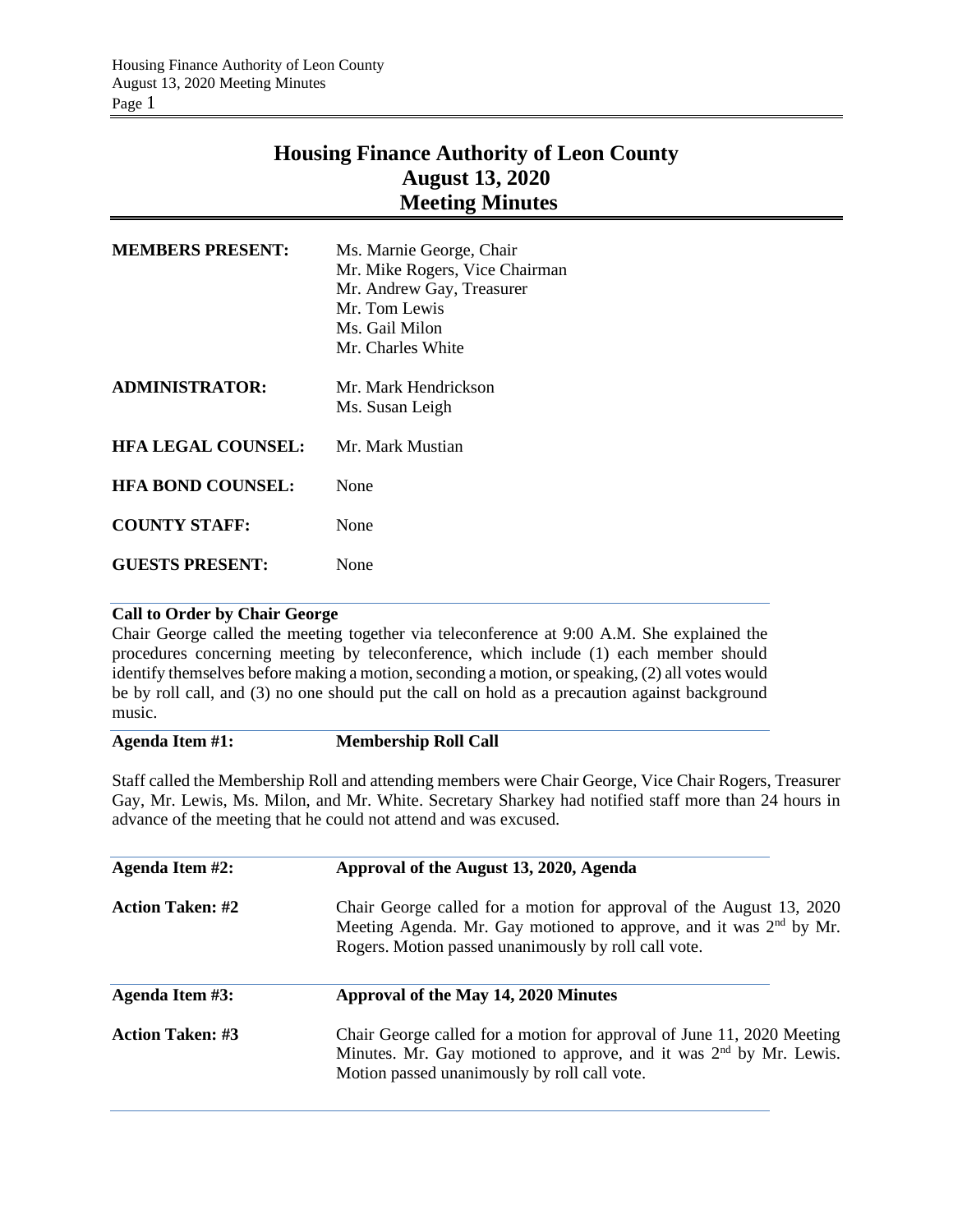#### **Agenda Item #4 Public Comment**

There was no public comment.

| Action Taken: #4<br>No action taken | Agenda Items #5A-5C | <b>Financial Reports, Budget &amp; Expenditure Approvals</b> |
|-------------------------------------|---------------------|--------------------------------------------------------------|
|                                     |                     |                                                              |

Mr. Gay presented the Financial Reports, including the July 31 balance sheet, year-to-date expenditures and income, the backup materials, and the proposed expenditure and debit card approvals.

| <b>Action Taken:</b><br>5A, 5B, & 5C | Ms. Rogers motioned to accept the July 31, 2020 Financial Statement, the<br>Income and Expense Report, and the proposed Expenditure and Debit<br>Card Approval List, and it was $2nd$ by Ms. Milon. Motion passed<br>unanimously by roll call vote. |
|--------------------------------------|-----------------------------------------------------------------------------------------------------------------------------------------------------------------------------------------------------------------------------------------------------|
| <b>Agenda Items #6A</b>              | <b>County Update</b>                                                                                                                                                                                                                                |

Mr. Hendrickson informed the Board that Mr. Wyman had submitted the Emergency Repair report, but was on vacation this week.

**Action Taken: #6A** No action taken.

| <b>Magnolia Family</b>                                                                                     |
|------------------------------------------------------------------------------------------------------------|
| Mr. Hendrickson reported that the \$deal was moving forward with an anticipated bond closing date of early |
| No action taken.                                                                                           |
|                                                                                                            |

Mr. Hendrickson updated the Board on the status of the program.

**Agenda Item #7B: Emergency Repair Program**

| <b>Action Taken #7B:</b> | No action taken.   |  |
|--------------------------|--------------------|--|
| <b>Agenda Item #7C:</b>  | <b>Real Estate</b> |  |

Mr. Hendrickson stated that two properties had sold in July, for a total of \$8,750**.** A discussion followed on the procedures for the land sales, and how the County designated some parcels for donations or sale to nonprofits on the Community Land Trust rather than assign them to the broker for sale.

**Action Taken #7C: The Board directed Mr. Hendrickson to (1) distribute the master spreadsheet of properties maintained by Mitzi McGhin to the Board and (2) report at the September meeting on the process including**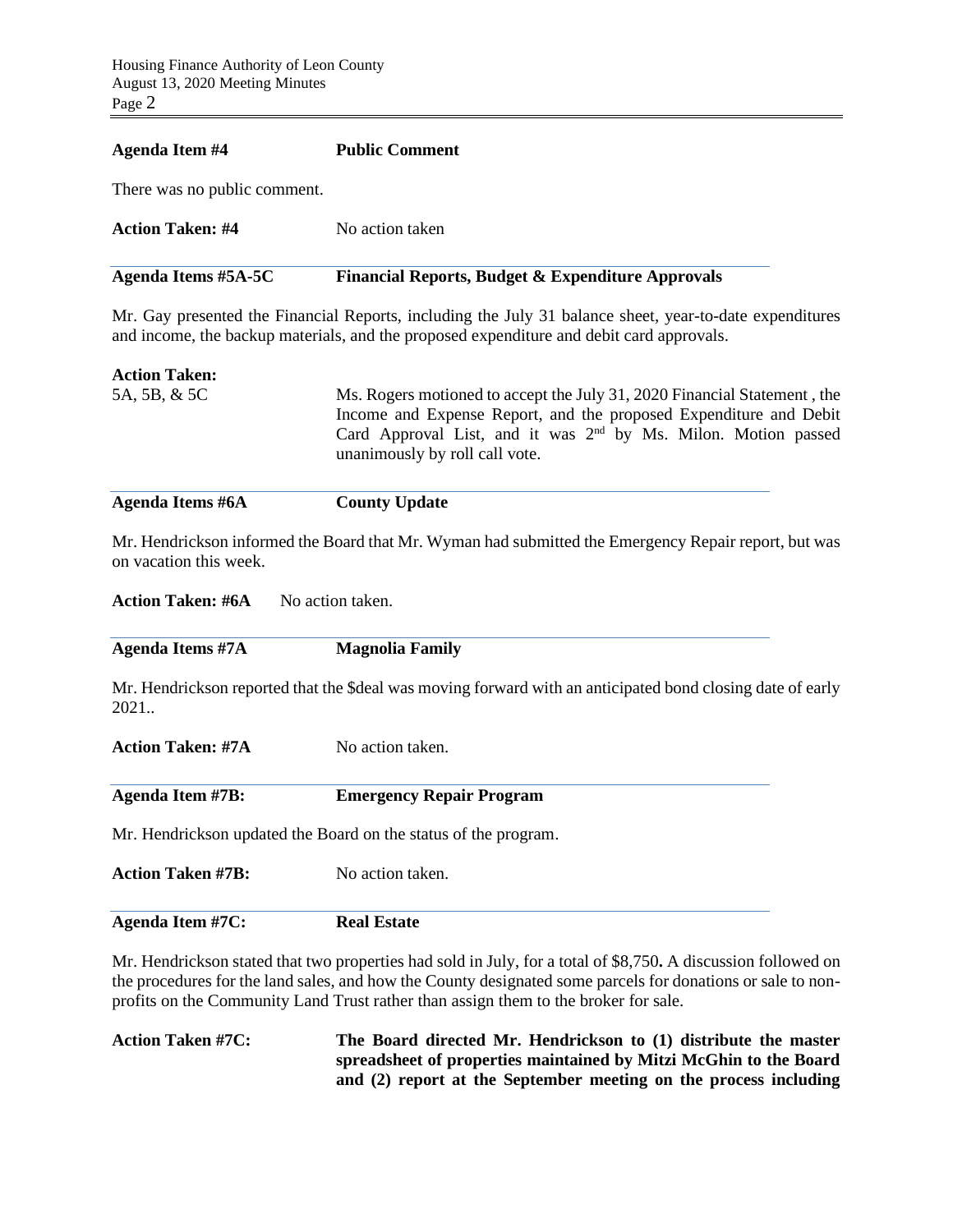**which non-profits the County works with in the determination of whether to assign or sell each property.**

Mr. Mustian reported that his firm was working on a foreclosure with a very good chance of recovery of the HFA's \$5,000 DPA loan, but for which is firm had exceeded the \$2,000 limit per case. A discussion followed on the likelihood of recovery of funds and whether it was in the interest of the HFA to expend additional funds.

Mr. Mustian also reported on work the County to amend the Resolution governing HFA activity to make clear that the BOCC did not need to approve the bond method of sale or documents.

| <b>Action Taken #7D:</b> | Mr. Lewis motioned to approve expenditures on the foreclosure case up to<br>\$4,000, and it was $2nd$ by Mr. Rogers. Motion passed unanimously by roll<br>call vote. |
|--------------------------|----------------------------------------------------------------------------------------------------------------------------------------------------------------------|
|                          |                                                                                                                                                                      |

| Agenda Item #7E: | <b>Occupancy Report</b> |  |
|------------------|-------------------------|--|
|------------------|-------------------------|--|

Mr. Hendrickson reported on the occupancy of HFA funded rental properties and the rehabilitation status at Magnolia Terrace.

| <b>Action Taken #7E:</b> | No action taken                                                                                         |
|--------------------------|---------------------------------------------------------------------------------------------------------|
| Agenda Item #7F:         | <b>To-Do List</b>                                                                                       |
|                          | Mr. Hendrickson reported that the to-do list was in the Board Packet.                                   |
| <b>Action Taken #7F:</b> | No action taken                                                                                         |
| Agenda Item #7G:         | <b>State Legislative Update</b>                                                                         |
|                          | Mr. Hendrickson reported on the ongoing effort to seek an appropriation of the vetoed SHIP funds at any |

Special Session of the legislature.

**Action Taken #7G** No action taken.

**Agenda Item Other Business**

The Board discussed the expiring terms of three Board members who are all seeking reappointment and financial disclosure forms.

**Action Taken** No action taken.

\_\_\_\_\_\_\_\_\_\_\_\_\_\_\_\_\_\_\_\_\_\_\_\_\_\_\_\_\_\_\_